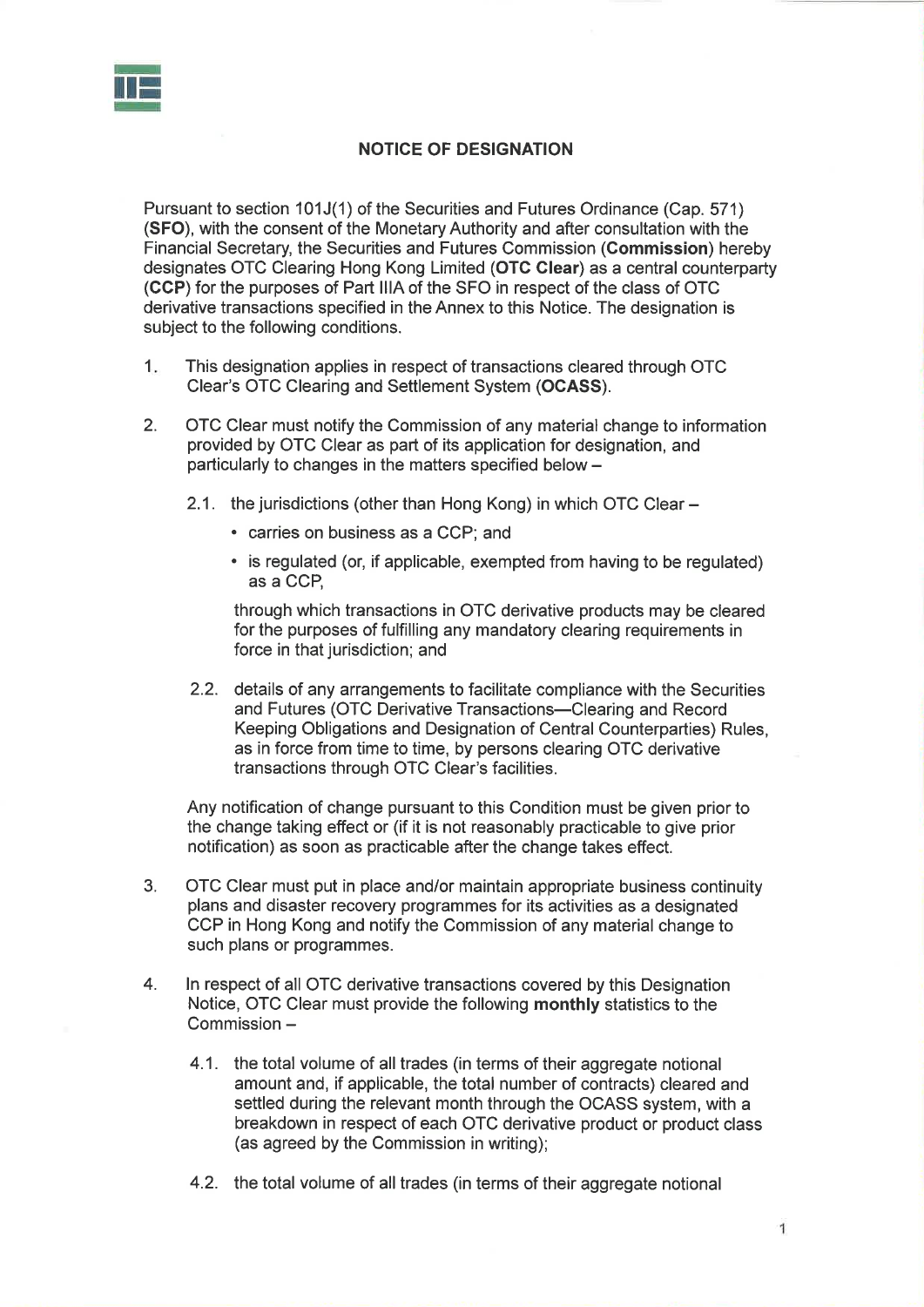

amount and, if applicable, the total number of contracts) cleared and settled during the relevant month through the OCASS system, by each Clearing Member, with a breakdown in respect of each OTC derivative product or product class (as agreed by the Commission in writing);

- 4.3. the total notional outstanding and, if applicable, the total number of contracts, as at month end, of all of its members combined, with a breakdown in respect of each OTC derivative product or product class (as agreed by the Commission in writing);
- 4.4. the total notional outstanding and, if applicable, the total number of contracts, as at month end, of each Clearing Member, with a breakdown in respect of each OTC derivative product or product class (as agreed by the Commission in writing);
- 4.5. the total margin balances and total collateral balances of all of its members combined, as at month end;
- 4.6. the margin balance and collateral balance of each Clearing Member, as at month end;
- 4.7. the total size of its default fund, as at month end (and if OTC Clear maintains more than one default fund, the total size of each default fund to which any Clearing Member has contributed); and
- 4.8. the total default fund contributions of each Clearing Member, as at month end (and if OTC Clear maintains more than one default fund, the Clearing Member's total contributions to each default fund to which it has contributed).

The above statistics must be provided within four weeks after the end of the relevant month or within such other period as the Commission may agree in writing. A nil return is required if no trade was cleared or settled in the relevant reporting period.

- OTC Clear must provide a monthly report of the identity and location of its Clearing Members and their clients (to the extent that the latter are separately identifiable). Such report must be provided to the Commission within four weeks after the end of the relevant month or within such other period as the Commission may agree in writing. 5.
- 6. This Notice takes effect from 1 July 2017, and is in addition to the designation granted to OTC Clear effective on 1 September 2016 in respect of other specified classes of transactions.

DATED: 27 June 2017